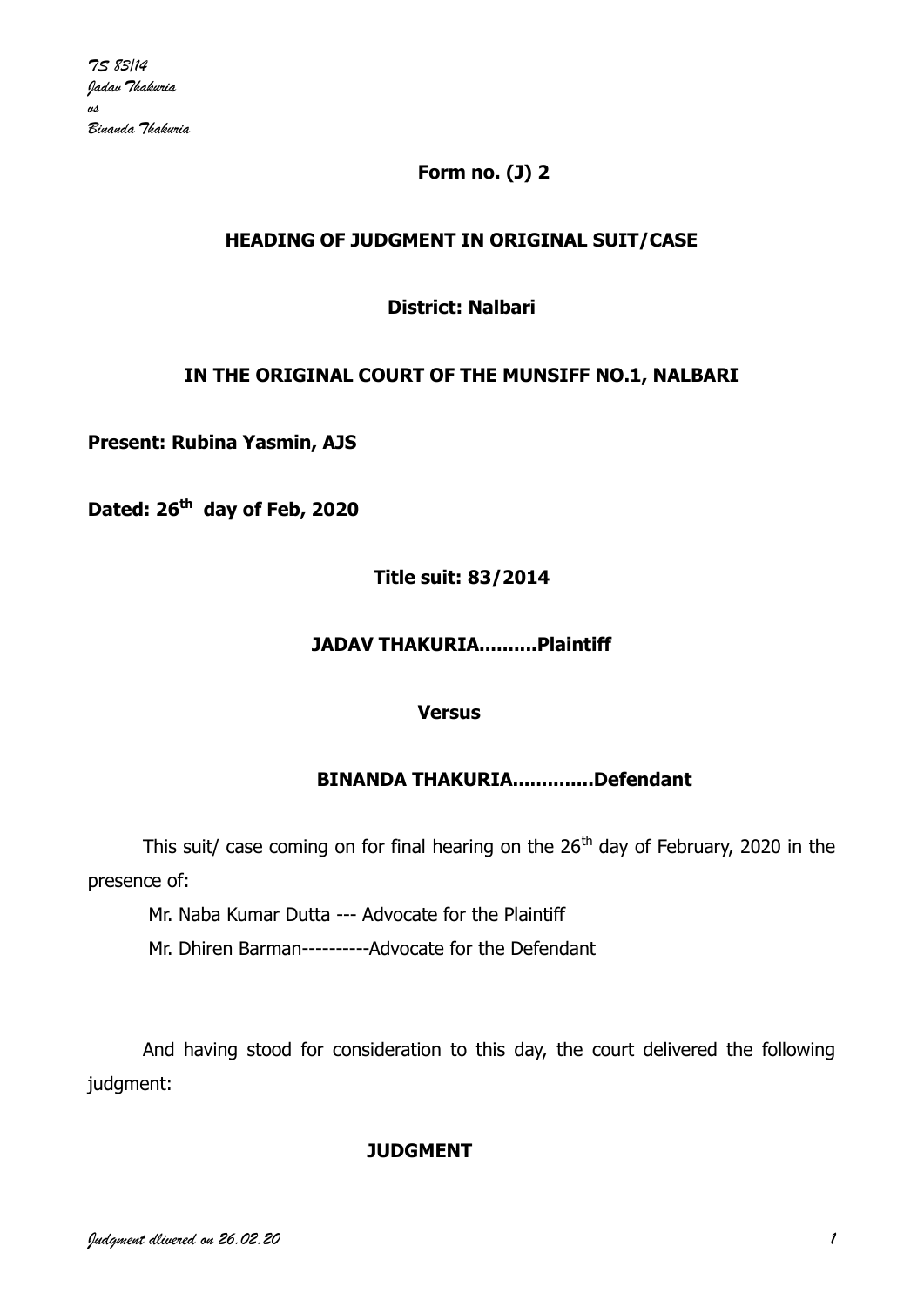This is a suit for declaration of right, title and interest and recovery of Khas possession and other consequential relief.

1. Plaintiff's suit in brief is that, he has purchased the suit land from the original pattadar by virtue of registered sale deed no. 1223 in the year 1975 and since the day of purchasing the suit land, he has been in possession of the same. He has further stated that he has made several efforts for mutation in the revenue record, but he failed as he is service man working at Guwahati and hence could not spend much time in the revenue office for mutation. Taking advantage of absence of the plaintiff, the defendant with some hired persons entered into the suit land on 21.3.2014 and dug a pond with the help of JCB in the suit land measuring 1 katha 10 lechas. Plaintiff filed written complaint before the President of Belsoria Namghar Supa on 22.3.2014 and accordingly village' bichar' was held on 23.3.2014 in which the defendant admitted his guilt and assured that he would fill up the pond within seven days, but he has not complied with the decision of the village 'bichar' rather he continued digging the pond. Hence the suit.

2. Defendant no. 1 Binanda Thakuria pursuant to receipt of summons appeared and filed written statement denying that plaintiff has purchased the suit land from the original pattadar by virtue of sale deed no. 1223/75 in the year 1975. Defendant stated that he has purchased the land from Krishna Thakuria, Mrinal Thakuria and Chandra Thakuria on 13.2.1975 by virtue of registered sale deed no. 1223/75 and he is in possession of the same and also mutated his name in the revenue record and paying land revenue regularly. Defendant has also purchased another plot of land by virtue of registered sale deed as mentioned in the plaint. He further stated that a pond was already there in the scheduled land since five years which was dug by his son Mantu Thakuria, who is living seperately from the defendant and thus earning same income by fishing. He has denied the other averments made by plaintiff and hence prayed to dismiss the suit. Other pro forma defendant did not appear and the suit proceeded ex parte against them.

3. Considering rival pleadings my learned Predecessor framed the following issues in this suit:

1. Whether there is cause of action for the suit?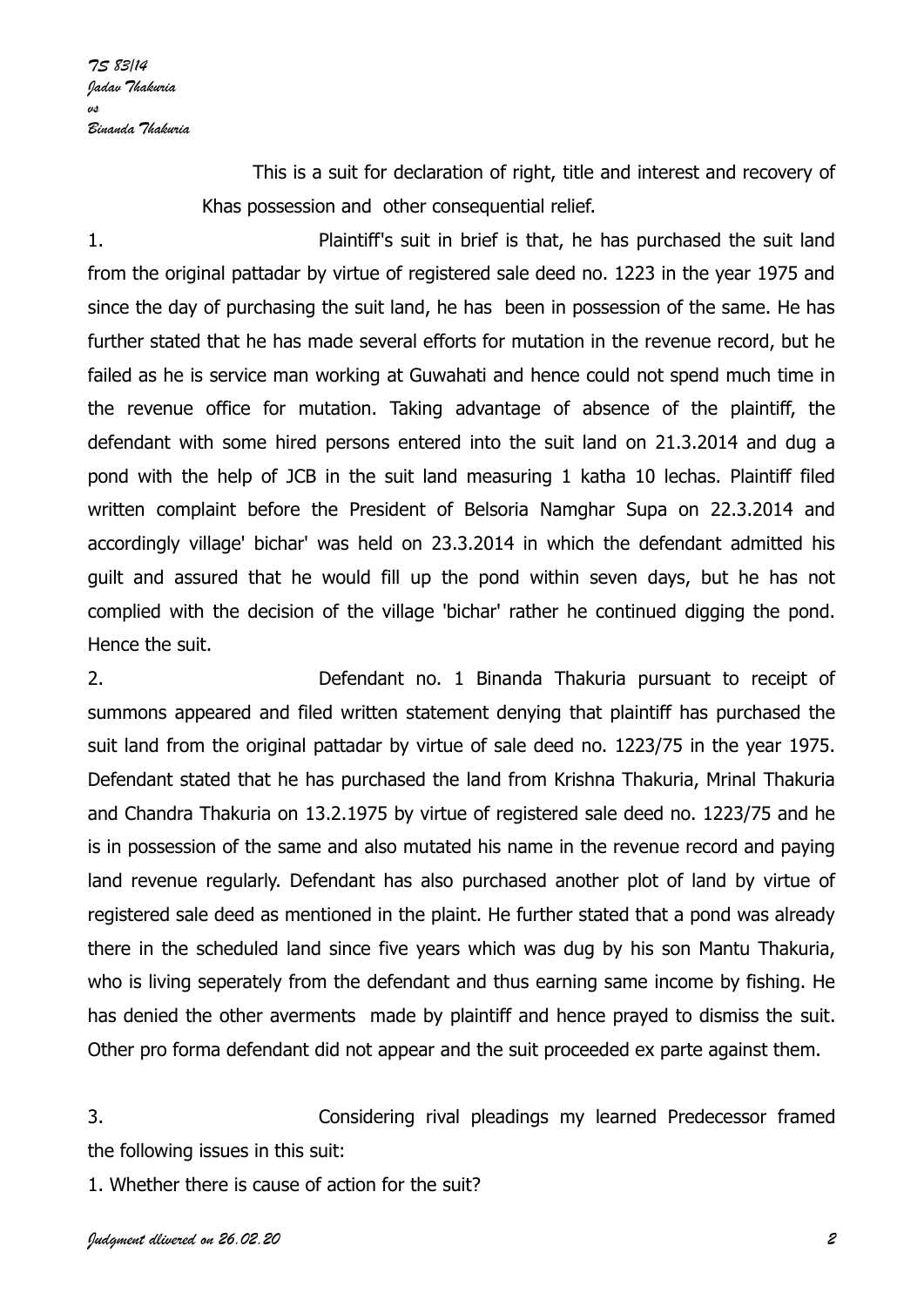2. Whether the plaintiff has purchased the suit land from original pattadar by registeres sale deed no. 1223/75?

3. Whether the defendant has purchased the suit land by registered sale deed no. 1220/75? 4. Whether the plaintiff is entitled to the decree of right, title and interest and Khas possession over the suit land?

5. To what other relief(s), the parties are entitled to?

4. The plaintiff has submitted evidence of 3 Pws and exhibited other relevant documents to establish his claim. Defendant on the other hand adduced evidence of 1 DW that is the defendant himself and exhibited other documents in his favour.

5. I have heard the argument of plaintiff side. Defendant side did not appear even after repeated call and the suit was an old pending one and it was pending at the stage of arguement since 10.10.18. Hence vide order dated 10.02.20 the case was fixed for judgment allowing an oppurtunity to the defendant side to do the argument within 10 days from the date of said order. However defendant did not appear for argument.

6. Now let me decide the case in hand issue wise

# **ISSUE NO. 1:**

### Whether there is cause of action for the suit?

7. The plaintiff in his plaint has averred that suit land is his purchased land by virtue of a registered sale deed no. 1223/75 and that, he has been in possession over the suit land since the date of purchase. He further stated that defendant on 21.3.2014 entered into the suit land and dug pond over the same measuring 1 katha 10 lechas. Paintiff has also furnished the sale deed n0. 1223 to prove his title. Percontra, defendant stated that he has purchased the suit land from original pattadar by registered sale deed no. 1220/75 and has been in possession of the same and that pond was already there in the suit land since five years. Considering the rival pleadings between the parties, it is found that that there is cause of action for filling of this suit and hence the plaintiff has right to seek relief against defendant. Hence, issue is decided in favour of the plaintiff.

### **ISSUE NO. 2:**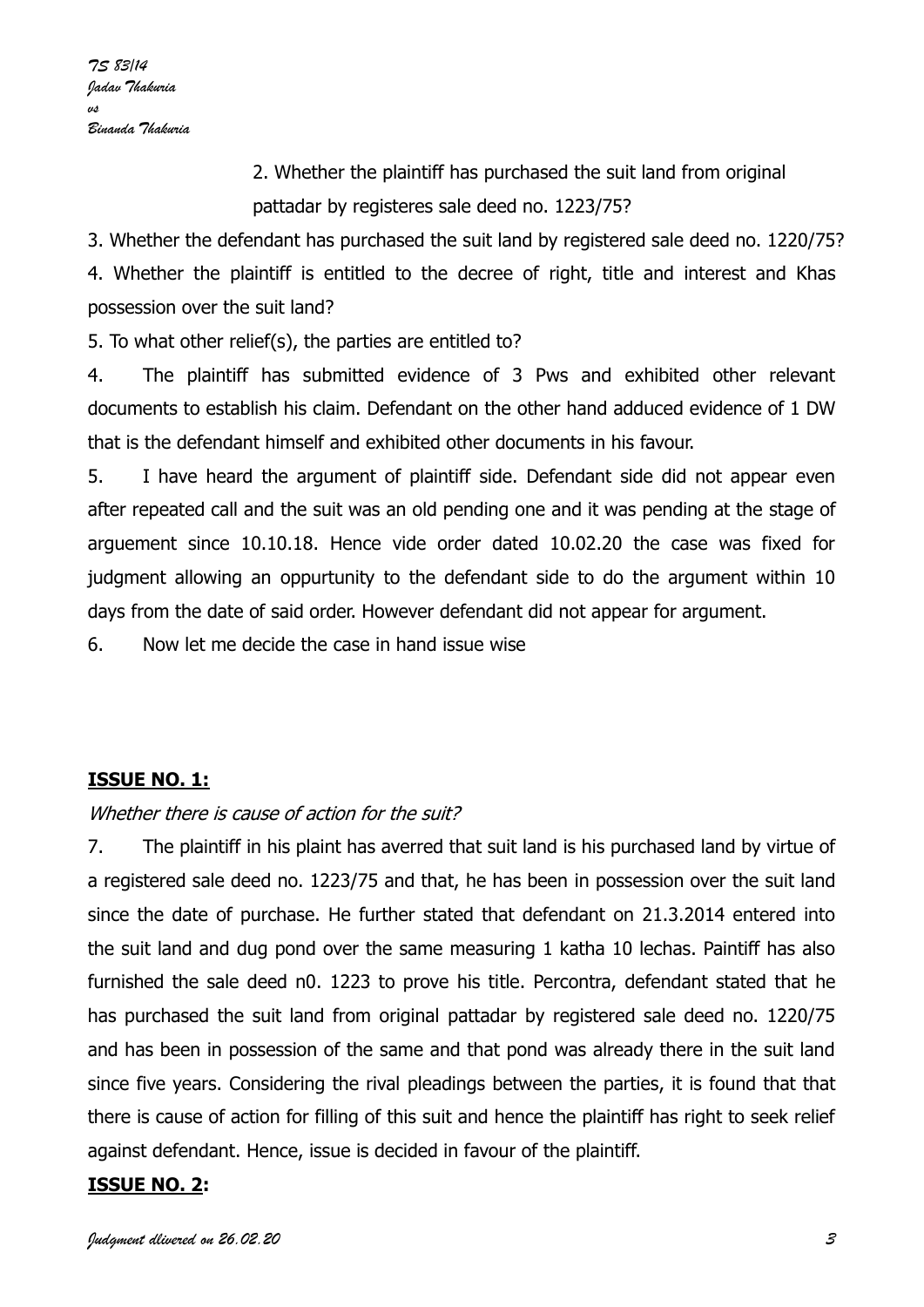Whether the plaintiff has purchased the suit land from original pattadar by registered sale deed no. 1223/75?

8. Plaintiff has reiterated in her evidence on affidavit the same as in the plaint. Plaintiff has claimed right title over the suit land through the registered sale deed no. 1223/75. To establish his claim he has furnished the sale deed as Exhibit 1. Perusal of the said exhibit it is seen that the plaintiff has purchased total land measuring 2 bigha 12 lecha in the patta no. 277, 199 and 190 and dag no. 418,416 and 410. Exhibit 1 is the resgistered sale deed and any registered document is presumed to be authentic unless the execution of document itself is challenged to be a fake one. Here in this case defendant though denied the plaintiff's claim that he has purchased the suit land but has not challenged the deed. Moreover, Pw 2 during her cross examination has also made it clear that he has purchased the suit land. Further Pw 2 and 3 also corrroborated the same. Further plaintiff through exhibit 2 and 3 shows that the suit land belonged to original pattadar Krishna, Harimal and Chandra Thakuria and the said persons are the vendor to the the exhibit 1. Defendant has also not challenged the titile of the original pattadars nor the validity of the exhibit 1. Therefore, in absence of contrary, sale deed no. 1223 is found to be valid. Hence it is established that plaintiff has purchased the suit land from the original pattadar vide the regd sale deed no. 1223/75.

### **ISSUE No 3.**

# Whether the defendant has purchased the suit land by registered sale deed no. 1220/75?

9. Defendant in his written statement and evidence on affidavit averred that he has purchased the suit land from its original pattadar. But to establish his claim he has not submitted any documents which could establish that he has purchaed the suit land. On perusal of the douments submitted by the defendant it is seen that he has furnished the sale deed no. 1220/75 as Exhibit Ka. On perusal of the said sale deed it is seen that defendant has purchased the suit land measuring 4 bigha from harimal Thakuria, Chandan Thakuria and Nirmal thakuria in the suit patta but in differnt dag number which is 446**.**  However the suit land mentioned in the schedule to the plaint is situated in dag 416 and 418 of suit patta and not 446. Though defendant has purchased a land through the registered sale deed no. 1220/75 but the said land is different from the suit land. Further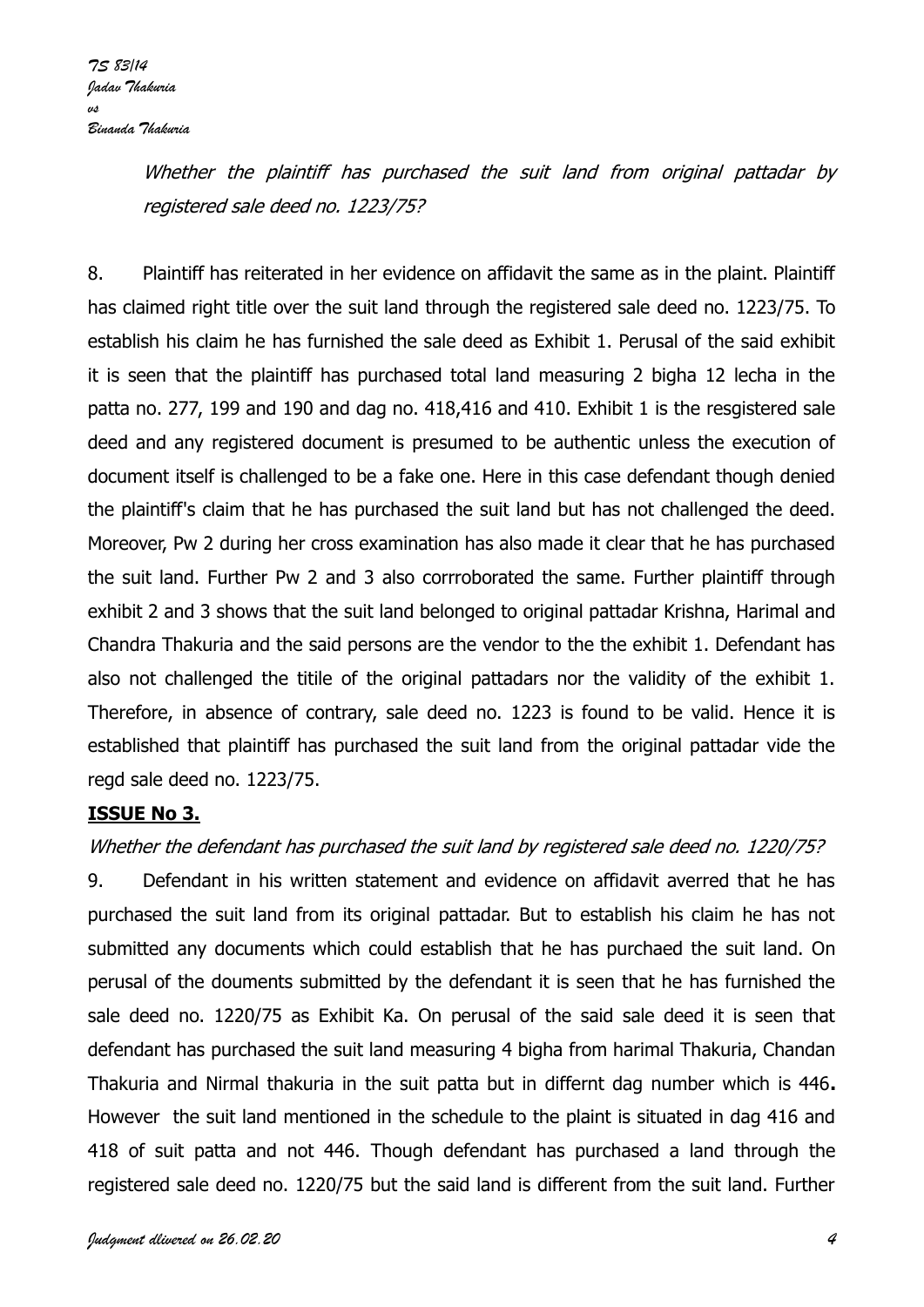he has not submitted any other documents to establish that he has purchased the suit land. Hnece the issue is decided against the defendant.

### **ISSUE NO. 4 & 5**

Whether the plaintiff is entitled to the decree of right, title, interest and khas possession of the suit land? To what other reliefs parties are entitled?

10. The source of plaintiff's title to the suit land is the registered sale deed no. 1223/75. though the defendant has denied that plaintiff purchased the suit land from original pattadar but he has never challenged the deed. Moreover the deed being valid plaintiff has acquired right, title and interest over the suit land. Further plaintiff averred that defendant on 21.03.14 entered into the suit land and dug a pond over the suit land through a Jcb. This is corroborated by Pw 2 and Pw 3. Perusal of the entire cross examination of the plaintiff as Pw 1 transpires that defendant though cross examined Pw 1 at length but has not put any question with regard to the dispossession. This means whatever Pw 1 has deposed in his chief about the dispossession by defendant is admitted by the latter. Further Pw 2 stated during his cross that he has not seen the while the pond was dug in the suit land as it was done at night. Thus Pw 2 though has not seen the digging of pond but has admitted the construction of the same in the suit land. Moroever, Pw 3 also confirmed during his cross that defendant has dug the pond in the suit land two years ago with the help of JCB and this gave rise to a village proceeding where he was also present. Over and above defendant while cross examining the witnesses has given a suggestion that there was an Ashram in the suit land earlier which was dismantled by the plaintiff. But he has not mentioned anything about the ashram in his written statement. Further he has stated in his written statement that there was already a pond since 5 years ago in the suit land which was dug by his son whereas in his evidence he stated that the pond was there from 10 years ago. Marshalling of the written statement and the evidence of defendant side it is seen that defendant himself has contradicted with regard to the time of digging of pond. Whatever it may be defendant has by this or that way admitted that he has dug a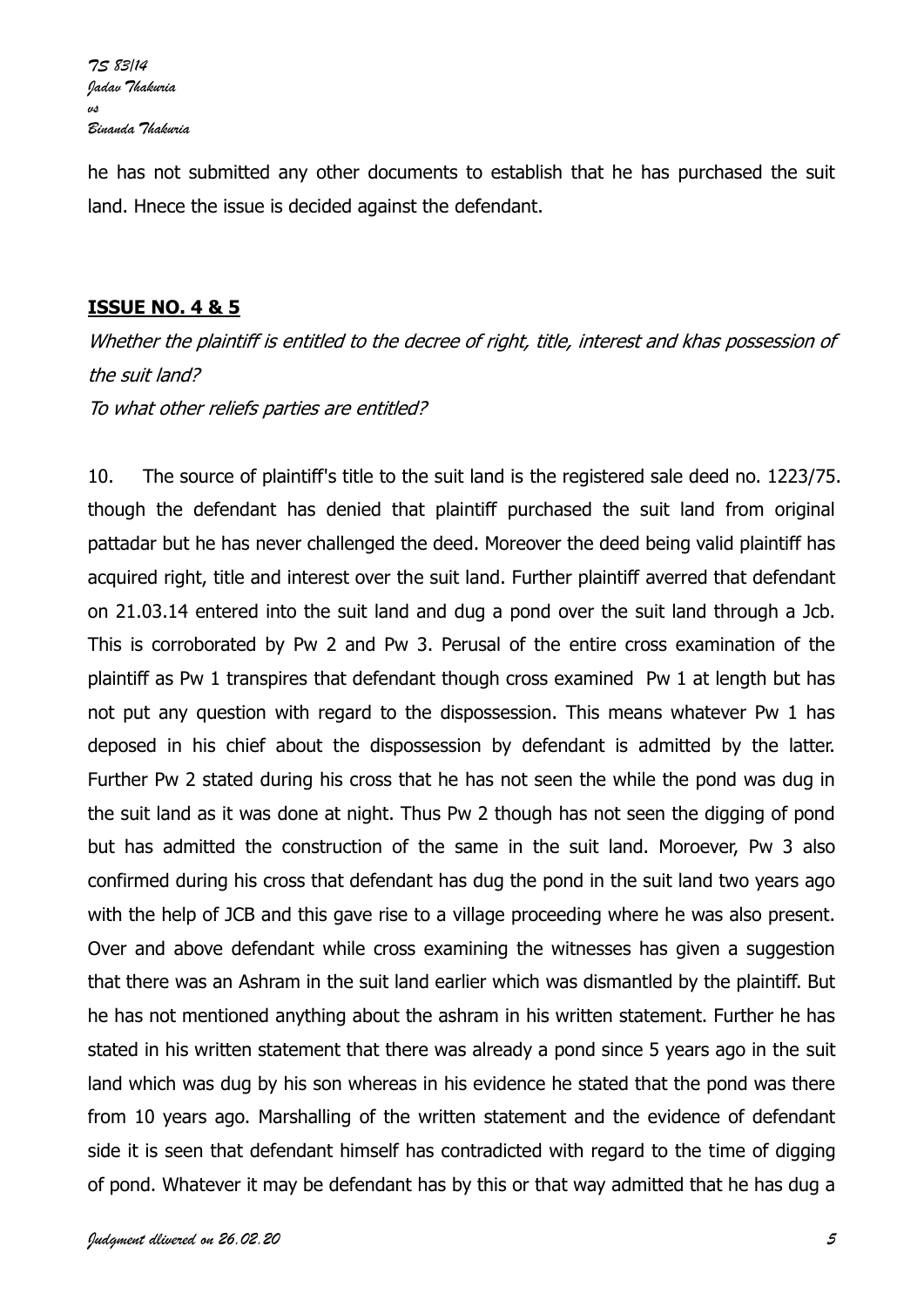pond in the suit land.

11. The entire evidence on record suggests that both plaintiff and defendant purchased land in the suit patta from the original pattadar but the land are situated in different dags. Defendant could not establish that he has purchased the suit land described in the schedule to the plaint as claimed by him. On the other hand it is established that plaintiff has bought the suit land vide registered deed no. 1223/75 and that defendant has dispossessed him from the suit land by digging a pond in the same. As plaintiff has acquired right, title and interest over the suit land and was dispossessed from the same hence he is also entitled to the khas possession of the same.

#### **Order**

In view of the discussions made above the plaintiff suit is decreed on contest with cost. Plaintiff is entitled to the right title and interest over the suit land. He is entitled to the recovery of khas possession of the suit land by causing defendant to fill up the pond dug on suit land. Also issue precept to the Circle officer Banekusi Revenue Circle for mutation of plaintiff's name in the revenue record.

Prepare a decree accordingly.

Given under my hand and seal of this court on this  $26<sup>th</sup>$  day of February, 2020.

 Munsiff No. 1 na barang sa taun 1988. Bagi sa taun 1988 da sa taun 1988 da sa taun 1988. Bagi sa taun 1988 da sa taun 1988 d

# **Appendix**

### **Plaintiff's Witness**

- 1. PW 1 Jadav Thakuria
- 2. PW 2 Bhupen Das
- 3. PW 3 Ramani Thakuria